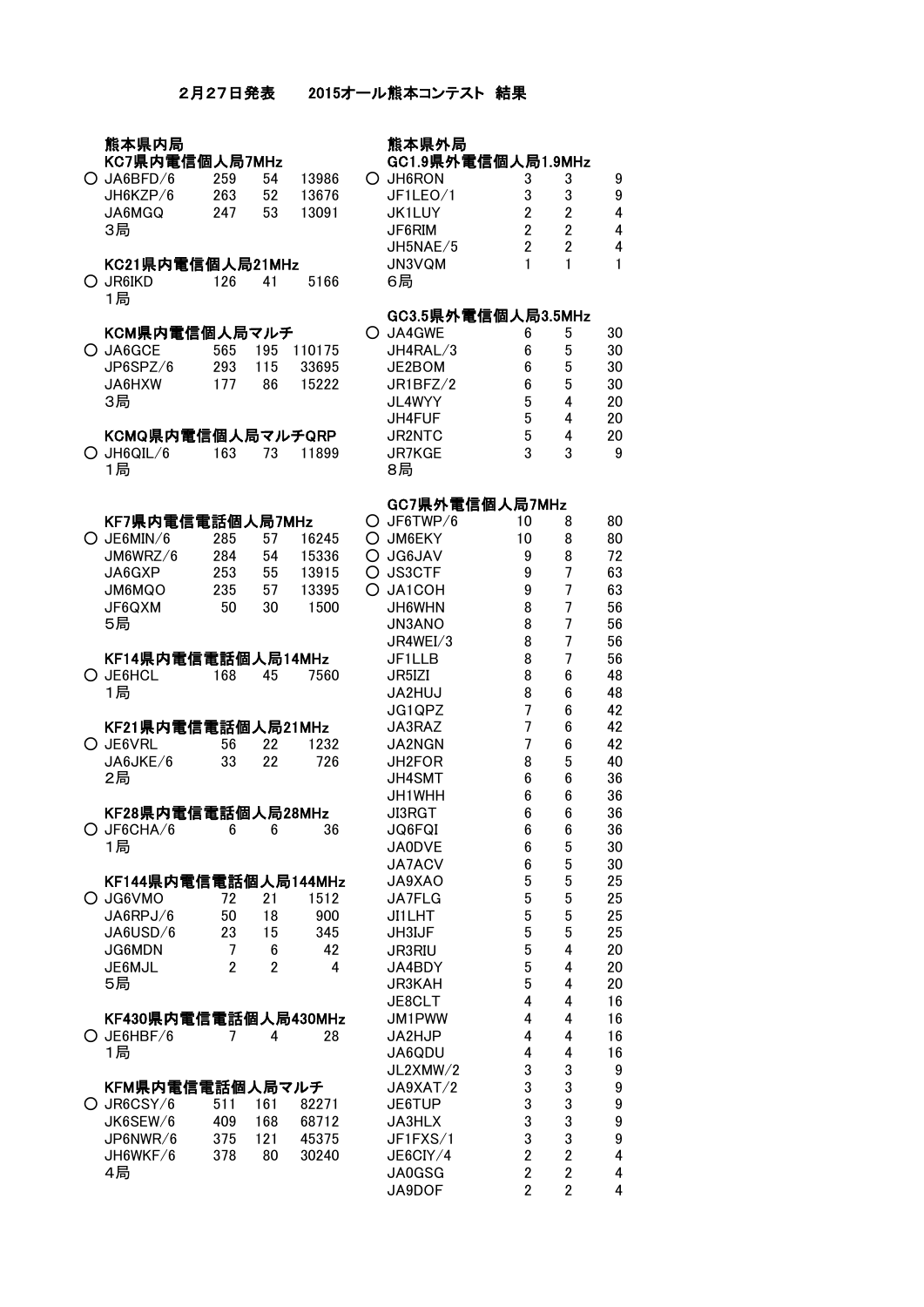#### K**FL県内電話個人局マルチ** JO7UIT 1 1 1

| O JN6EFW | -46 | -3542 | 41局 |
|----------|-----|-------|-----|
| 1局       |     |       |     |

|   | O JN6EFW<br>1局           | 77 | 46 | 3542 |   | 41局              |                |                |    |
|---|--------------------------|----|----|------|---|------------------|----------------|----------------|----|
|   |                          |    |    |      |   | GC14県外電信個人局14MHz |                |                |    |
|   | <b>KFSWL県内電信電話個人局SWL</b> |    |    |      |   | O JF1KWG         | 9              | 8              | 72 |
| O | $J$ A6-7859/6            | 10 | 9  | 90   |   | O JL8WFI         | 9              | 8              | 72 |
|   | 1局                       |    |    |      |   | JK8PBO           | 9              | 8              | 72 |
|   |                          |    |    |      |   | JG2BVO/0         | 7              | 6              | 42 |
|   |                          |    |    |      |   | JH1JBP/1         | 7              | 6              | 42 |
|   |                          |    |    |      |   | JA7ODY           | $\overline{7}$ | 6              | 42 |
|   |                          |    |    |      |   | JA2BHG           | 7              | 6              | 42 |
|   |                          |    |    |      |   | <b>JK1UKQ</b>    | 6              | 5              | 30 |
|   |                          |    |    |      |   | JA4NQD           | 6              | 5              | 30 |
|   |                          |    |    |      |   | JG5DHX           | 6              | 5              | 30 |
|   |                          |    |    |      |   | JA7SLK           | 6              | 5              | 30 |
|   |                          |    |    |      |   | 7N2SPK           | 5              | 5              | 25 |
|   |                          |    |    |      |   | JO1JKH           | 6              | 4              | 24 |
|   |                          |    |    |      |   | JE2QBL           | 5              | 4              | 20 |
|   |                          |    |    |      |   | <b>JHONEC</b>    | 5              | 4              | 20 |
|   |                          |    |    |      |   | JR9PRA           | 5              | 4              | 20 |
|   |                          |    |    |      |   | JM1EKM           | 3              | $\overline{2}$ | 6  |
|   |                          |    |    |      |   | JI2GZC           | $\overline{2}$ | $\overline{2}$ | 4  |
|   |                          |    |    |      |   | JA5INF/1         | 1              | 1              | 1  |
|   |                          |    |    |      |   | JA1AMN           | 1              | 1              | 1  |
|   |                          |    |    |      |   | 20局              |                |                |    |
|   |                          |    |    |      |   | GC21県外電信個人局21MHz |                |                |    |
|   |                          |    |    |      |   | O JE2CPI         | 9              | 9              | 81 |
|   |                          |    |    |      | ∩ | JL1EEF           | 9              | 8              | 72 |
|   |                          |    |    |      |   | JE1PMQ           | 8              | 8              | 64 |
|   |                          |    |    |      |   | JE7ENK/7         | 8              | 8              | 64 |
|   |                          |    |    |      |   | JP7ERZ           | 7              | 6              | 42 |
|   |                          |    |    |      |   |                  |                |                |    |

|               | ີ | ີ | ◡  |
|---------------|---|---|----|
| JP7ERZ        |   | 6 | 42 |
| JA1VVH        | 5 | 5 | 25 |
| <b>JHOWWB</b> | 5 | 5 | 25 |
| JG3LDD/3      | 3 | 3 | 9  |
| 7M1VUE/1      | 3 | 3 | 9  |
| <b>JA4HIX</b> | 3 | 2 | 6  |
| JS1SDU        |   |   |    |
| JL1LOF        |   |   |    |
| 12局           |   |   |    |

## GC28県外電信個人局28MHz

| $O$ JH3XCU/1  | b | ۰. | 25 |
|---------------|---|----|----|
| JP1SWZ        | 3 | з  | g  |
| <b>JG1WKM</b> | 3 | З  | g  |
| JH8CLC/7      |   |    |    |
| 4局            |   |    |    |

# GCM県外電信個人局マルチ

| O  | JG3CQJ        | 35 | 30 | 1050 |
|----|---------------|----|----|------|
| O  | JR2WLQ        | 34 | 30 | 1020 |
| O  | JA3JM         | 29 | 25 | 725  |
| O  | JA3GJQ        | 27 | 24 | 648  |
| O. | <b>JH1NXU</b> | 24 | 22 | 528  |
|    | JN1BBO        | 24 | 22 | 528  |
|    | JL1QDO        | 24 | 22 | 528  |
|    | JG6QPX        | 25 | 21 | 525  |
|    | JE6EKC/3      | 23 | 21 | 483  |
|    | JA2QVP        | 22 | 19 | 418  |
|    | JA6FOF        | 21 | 19 | 399  |
|    | JE1NVD        | 20 | 19 | 380  |
|    | JA8DIV        | 20 | 19 | 380  |
|    | JA9RT         | 20 | 18 | 360  |
|    | JQ6JWL        | 19 | 18 | 342  |
|    | JA3MIB        | 20 | 16 | 320  |
|    | JF2FIU        | 18 | 16 | 288  |
|    |               |    |    |      |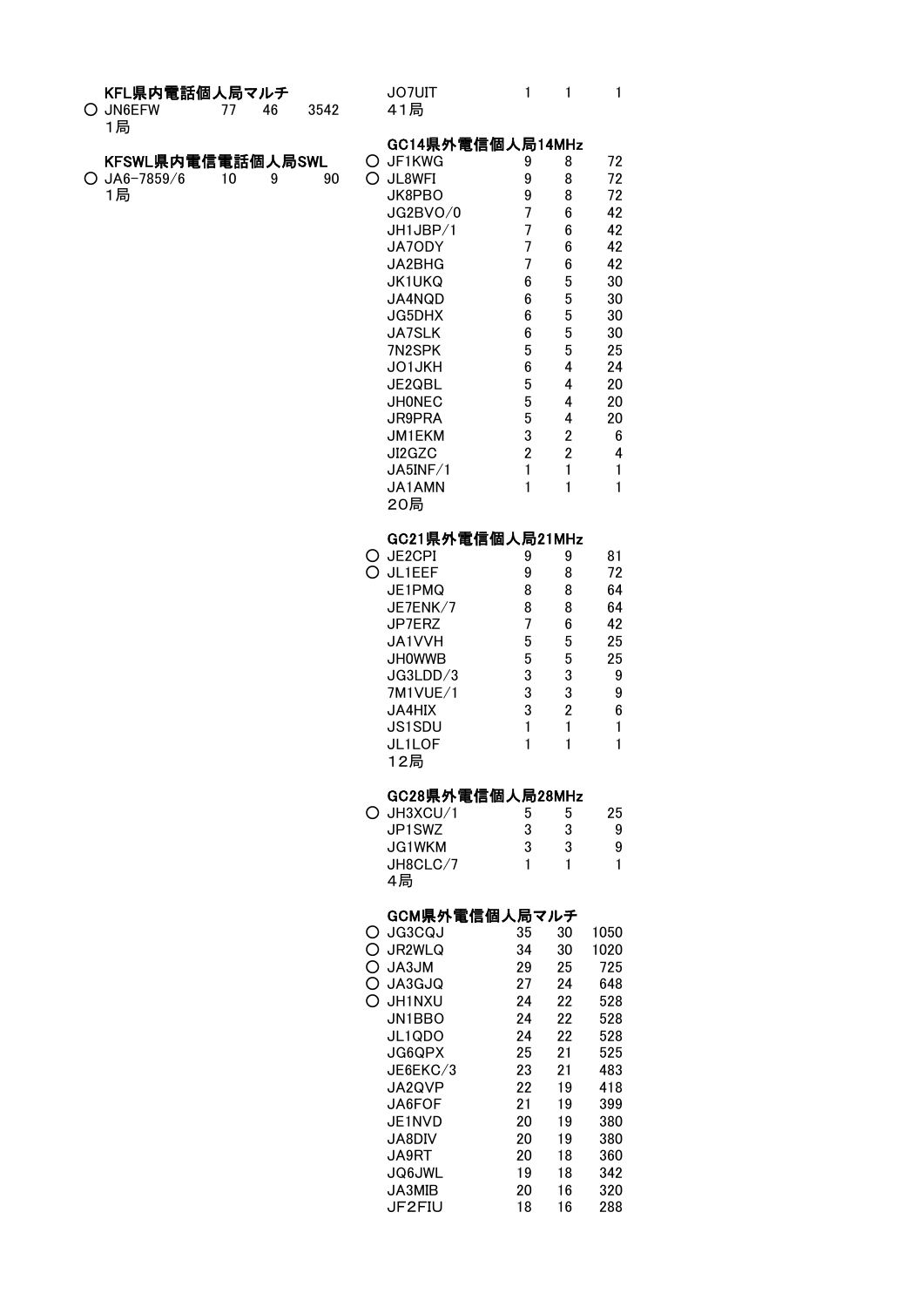|   | <b>JR0BAQ</b><br>JR8QFG<br><b>JH7IXX</b><br>JH4JUK<br>JA7AEM<br>JA8AJE<br>JH1HIC<br>JE8KGH<br>JA7LLL<br><b>JJ2TKX</b><br>JJ2DWL<br>JA6DAQ/3<br>JA5RB<br>JA3BQC<br><b>7N4QCQ</b><br>JA7ARW<br>JH1URJ<br>7K1JFM<br>JA2KKA<br>JK1WXM<br>JA3RSJ<br>JE1EQS<br>JF10P0<br>JH8CXW<br>JA7EVH<br><b>JA0CCL</b><br>JE1GZB<br>7N1PFW/1<br>45局 | 17<br>16<br>17<br>16<br>16<br>14<br>13<br>12<br>11<br>11<br>10<br>10<br>10<br>10<br>9<br>9<br>9<br>9<br>10<br>9<br>9<br>8<br>8<br>7<br>7<br>7<br>3<br>3 | 16<br>16<br>15<br>15<br>15<br>14<br>12<br>11<br>11<br>10<br>10<br>9<br>9<br>9<br>9<br>9<br>9<br>9<br>8<br>8<br>8<br>8<br>7<br>7<br>7<br>6<br>3<br>3 | 272<br>256<br>255<br>240<br>240<br>196<br>156<br>132<br>121<br>110<br>100<br>90<br>90<br>90<br>81<br>81<br>81<br>81<br>80<br>72<br>72<br>64<br>56<br>49<br>49<br>42<br>9<br>9 |
|---|-----------------------------------------------------------------------------------------------------------------------------------------------------------------------------------------------------------------------------------------------------------------------------------------------------------------------------------|---------------------------------------------------------------------------------------------------------------------------------------------------------|-----------------------------------------------------------------------------------------------------------------------------------------------------|-------------------------------------------------------------------------------------------------------------------------------------------------------------------------------|
| Ç | GCMQ県外電信個人局マルチQRP<br>JE1NGI<br><b>JR1UJX</b><br>JH7FUJ<br>JA0IND/1<br>JM2LSJ<br>JA30EA<br>JG1UKW/QRP<br>JF3ROH<br>JA0QD/1<br>7K1CPT<br>JS6SDQ<br><b>JN3DMJ</b><br>JA4GNK<br>JA3EOE<br>JA1POS<br>15局                                                                                                                               | 34<br>31<br>29<br>21<br>12<br>11<br>10<br>10<br>7<br>6<br>5<br>5<br>5<br>3<br>3                                                                         | 30<br>28<br>26<br>20<br>11<br>10<br>10<br>9<br>7<br>6<br>5<br>5<br>5<br>3<br>3                                                                      | 1020<br>868<br>754<br>420<br>132<br>110<br>100<br>90<br>49<br>36<br>25<br>25<br>25<br>9<br>9                                                                                  |
|   | GCMM県外電信社団局マルチ<br><b>JI1YUA</b><br>JI3ZOX<br>JO1YKX<br>JG2YER<br>4局                                                                                                                                                                                                                                                               | 27<br>13<br>11<br>3                                                                                                                                     | 24<br>13<br>11<br>3                                                                                                                                 | 648<br>169<br>121<br>9                                                                                                                                                        |
| C | GCSWL県外電信個人局SWL<br>$JA4 - 4665/1$<br>JA3-6644<br>2局                                                                                                                                                                                                                                                                               | 32<br>26                                                                                                                                                | 28<br>14                                                                                                                                            | 896<br>182                                                                                                                                                                    |

# GF7県外電信電話個人局7MHz

| $\bigcirc$ JG2MIZ | 18 | 10 | 180 |
|-------------------|----|----|-----|
| O JH4MGU          | 17 | 10 | 170 |
| O JI4JGD          | 17 | ч  | 153 |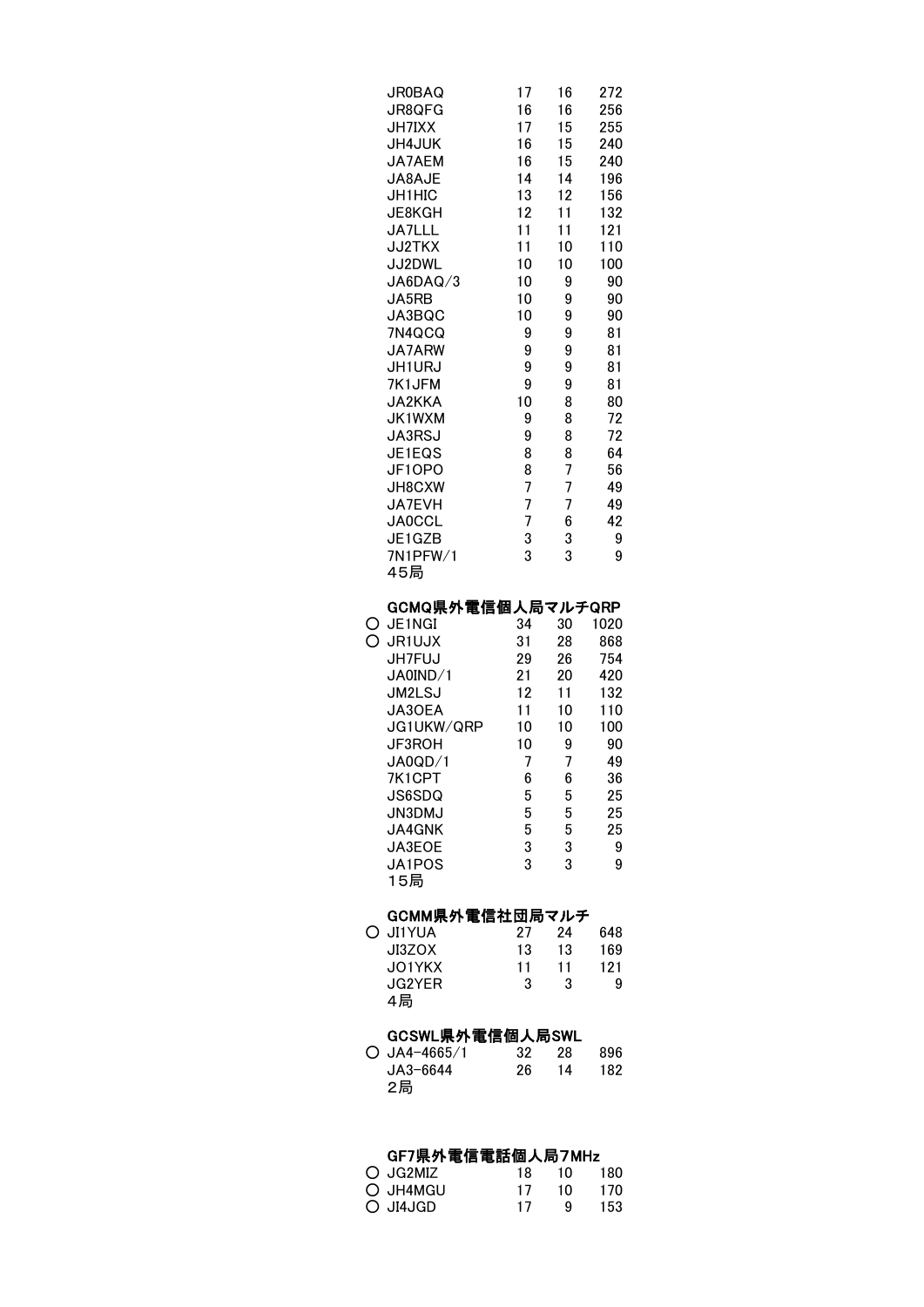| C | JR2MIO/2<br>JR6KBF/6<br><b>JK6UET</b><br>JH5EKP<br>JA6GMC<br><b>JG4IBI</b><br>JA6FXL<br>JJ7GCL<br>JR5PPN<br>JR1BQJ/1<br>JA3HYV<br>JR1CJD<br><b>XLO9IL</b><br>JR4PDP<br>JH6TNH<br><b>JQ6QUK</b><br>JA4KCG<br>JO3AGQ<br>JR6PDU<br>JE2WLD<br>JR1QBA<br>JH6PGL<br>JA5DZJ<br>JN3RAZ<br>JP6SRV<br>JH1GUD/4<br><b>JM6IAU</b><br>JI5BKC<br><b>JI4CUN</b><br><b>JN4JJJ</b><br>JA2TTH<br>JF1HNL/1<br>JA10TP<br>JA9WWH/4<br><b>JA0ITY</b><br><b>JJ0FSM</b><br>JH8EAQ<br><b>JG2QUM</b><br>7M3DZI<br><b>JA3TSC</b><br>JG6TXW/6<br>JF2FKJ<br>JN3LXJ | 15<br>14<br>11<br>11<br>12<br>10<br>10<br>8<br>9<br>12<br>10<br>9<br>9<br>9<br>9<br>9<br>9<br>7<br>7<br>8<br>8<br>8<br>7<br>6<br>7<br>5<br>6<br>6<br>6<br>6<br>5<br>5<br>5<br>5<br>5<br>5<br>6<br>4<br>4<br>3<br>3 | 9<br>9<br>8<br>8<br>7<br>8<br>7<br>8<br>7<br>5<br>6<br>6<br>6<br>6<br>6<br>6<br>5<br>6<br>6<br>5<br>5<br>5<br>5<br>5<br>4<br>5<br>4<br>4<br>4<br>4<br>4<br>4<br>4<br>4<br>4<br>4<br>3<br>3<br>3<br>3<br>$\overline{2}$ | 135<br>126<br>88<br>88<br>84<br>80<br>70<br>64<br>63<br>60<br>60<br>54<br>54<br>54<br>54<br>54<br>45<br>42<br>42<br>40<br>40<br>40<br>35<br>30<br>28<br>25<br>24<br>24<br>24<br>24<br>20<br>20<br>20<br>20<br>20<br>20<br>18<br>12<br>12<br>9<br>6<br>4<br>4 |
|---|---------------------------------------------------------------------------------------------------------------------------------------------------------------------------------------------------------------------------------------------------------------------------------------------------------------------------------------------------------------------------------------------------------------------------------------------------------------------------------------------------------------------------------------|--------------------------------------------------------------------------------------------------------------------------------------------------------------------------------------------------------------------|------------------------------------------------------------------------------------------------------------------------------------------------------------------------------------------------------------------------|--------------------------------------------------------------------------------------------------------------------------------------------------------------------------------------------------------------------------------------------------------------|
|   | JK1BII<br>JH5DAH<br>JR3OET/1<br>JA7BEW<br>50局                                                                                                                                                                                                                                                                                                                                                                                                                                                                                         | $\begin{array}{c} 2 \\ 2 \\ 2 \\ 5 \end{array}$<br>$\overline{\mathbf{c}}$<br>$\mathbf{1}$                                                                                                                         | $222$<br>$25$<br>$\mathbf{1}$<br>1                                                                                                                                                                                     | 4<br>3<br>$\overline{\mathbf{c}}$<br>1                                                                                                                                                                                                                       |
|   | GF14県外電信電話個人局14MHz                                                                                                                                                                                                                                                                                                                                                                                                                                                                                                                    |                                                                                                                                                                                                                    |                                                                                                                                                                                                                        |                                                                                                                                                                                                                                                              |
|   | JH7GZF                                                                                                                                                                                                                                                                                                                                                                                                                                                                                                                                | 9                                                                                                                                                                                                                  | 7                                                                                                                                                                                                                      | 63                                                                                                                                                                                                                                                           |
|   | JG1GCO<br>JH6FTJ<br>3局                                                                                                                                                                                                                                                                                                                                                                                                                                                                                                                | $\overline{\mathbf{c}}$<br>$\overline{2}$                                                                                                                                                                          | $\overline{\mathbf{c}}$<br>$\overline{2}$                                                                                                                                                                              | 4<br>4                                                                                                                                                                                                                                                       |
|   | GF21県外電信電話個人局21MHz<br>JR3AAZ                                                                                                                                                                                                                                                                                                                                                                                                                                                                                                          | 14                                                                                                                                                                                                                 | 9                                                                                                                                                                                                                      | 126                                                                                                                                                                                                                                                          |
|   | JG1MZS                                                                                                                                                                                                                                                                                                                                                                                                                                                                                                                                | 13<br>12                                                                                                                                                                                                           | 8                                                                                                                                                                                                                      | 104                                                                                                                                                                                                                                                          |
|   | JI1IIF<br>JA1CQD                                                                                                                                                                                                                                                                                                                                                                                                                                                                                                                      | 6                                                                                                                                                                                                                  | 8<br>4                                                                                                                                                                                                                 | 96<br>24                                                                                                                                                                                                                                                     |
|   | <b>JS1MBH</b>                                                                                                                                                                                                                                                                                                                                                                                                                                                                                                                         | 5                                                                                                                                                                                                                  | 3                                                                                                                                                                                                                      | 15                                                                                                                                                                                                                                                           |
|   | JA3SSB/1<br>JE1HTV                                                                                                                                                                                                                                                                                                                                                                                                                                                                                                                    | 4<br>2                                                                                                                                                                                                             | 3                                                                                                                                                                                                                      | 12<br>4                                                                                                                                                                                                                                                      |
|   | JA8JTR<br>8局                                                                                                                                                                                                                                                                                                                                                                                                                                                                                                                          | $\overline{2}$                                                                                                                                                                                                     | $\frac{2}{2}$                                                                                                                                                                                                          | 4                                                                                                                                                                                                                                                            |